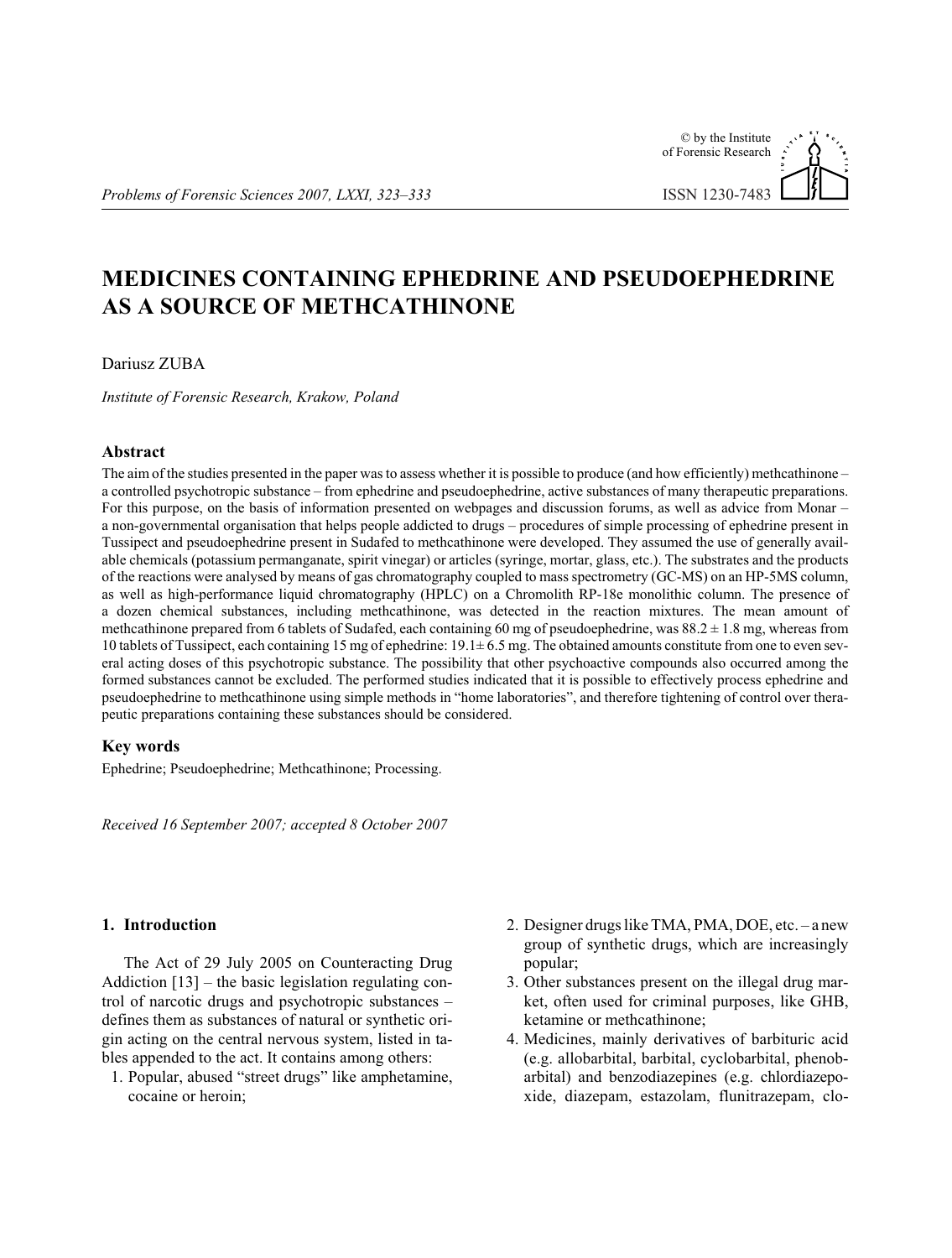na zepam, loraz epam, midazolam, oxaz epam), which are often abused and can cause addiction.

The classifications of narcotic drugs and psychotropic substances in Polish law are based to a large extent on resolutions of the United Nations  $[5, 7, 8]$ , which are the basis of legal regulations in most Member States.

The above-mentioned act also refers to another act – Regulation (EC) no  $273/2004$  of the European Parliament and of the Council of Europe of 11 February 2004 on Drug Precursors  $[10]$ , on the basis of which substances used in production of narcotic drugs and psychotropic substances came under legal control. According to the definition given in this act, "scheduled substance" means any substance listed in Annex I, including mixtures and natural products containing such substances. But this definition excludes medicinal products, as defined by Directive 2001/83/ EC of the European Parliament and the Council of Europe of 6 November 2001 on the Community code relating to medicinal products for human use, pharmaceutical preparations, mixtures, natural products and other preparations containing scheduled substances that are compounded in such a way that they cannot be easily used or extracted by readily applicable or economically viable means.

Ephedrine and pseudoephedrine are listed among the substances scheduled in category 1. This category covers compounds which contain in their structures the basic elements of psychotropic substances. The structural formulas of ephedrine, pseudoephedrine, amphetamine, methamphetamine and methcathinone (ephedrone, 2-(methylamino)-1-phenylpropan-1-one) are shown in Figure 1.

Ephedrine is a sympathomimetic drug, an antagonist of - and -adrenergic peripheral receptors. It acts directly by increase of noradrenaline release from the neuron endings and inhibition of reuptake. It effectively dilates bronchial smooth muscles, accelerates decelerated heart action and intensifies the strength of cardiac contraction. It constricts the peripheral vessels, which can lead to an increase in arterial pressure. Ephedrine passes well through the blood-brain barrier. Signs of weak central stimulation are observed after its administration. It dilates pupils, but accommodation is not disturbed. It can cause psychical addiction and, because of growing tolerance, it cannot be used for a long time [9].

Pseudoephedrine is also a sympathomimetic amine acting peripherally and centrally on the sympathetic system, however its central action is weaker compared to ephedrine. It reduces congestion of the mucous membranes of the upper respiratory tract (particularly



Methcathinone

Fig. 1. The structural formulas of ephedrine, pseudoephedrine, amphetamine, methamphetamine and methcathinone.

nose and nasal sinuses), which leads to a decrease in the swelling of mucous membranes and the amount of formed secretion, as well as relieving the inflammatory state [9].

Ephedrine and pseudoephedrine are also used for purposes other than medical. These substances are taken by young women, amongst others, in order to reduce weight (they take several tablets a day), because ephedrine and pseudoephedrine reduce the feeling of hunger by releasing catecholic amines. The side-effects like acceleration of heart action, increased blood pressure, fasciculation and agitation limit their application in this field. They are also used as substitutes for amphetamine or methamphetamine, because of their easier availability. Simultaneous administration of several or more tablets containing the above-mentioned substances can lead to symptoms similar to those that occur after administration of amphetamine. Ephedrine is also used as a doping agent.

Ephedrine and pseudoephedrine are scheduled because they are substrates (precursors) used in production of methamphetamine. This substance, which is very popular e.g. in the United States, is not one of the main drugs abused in Europe. An exception is the Czech Republic, where methamphetamine is, beside cannabis products, the main "street drug". One of the reasons for this situation may be the easy availability of ephedrine in this country, because its production was not subject to legal control for many years. The report of the European Monitoring Centre for Drugs and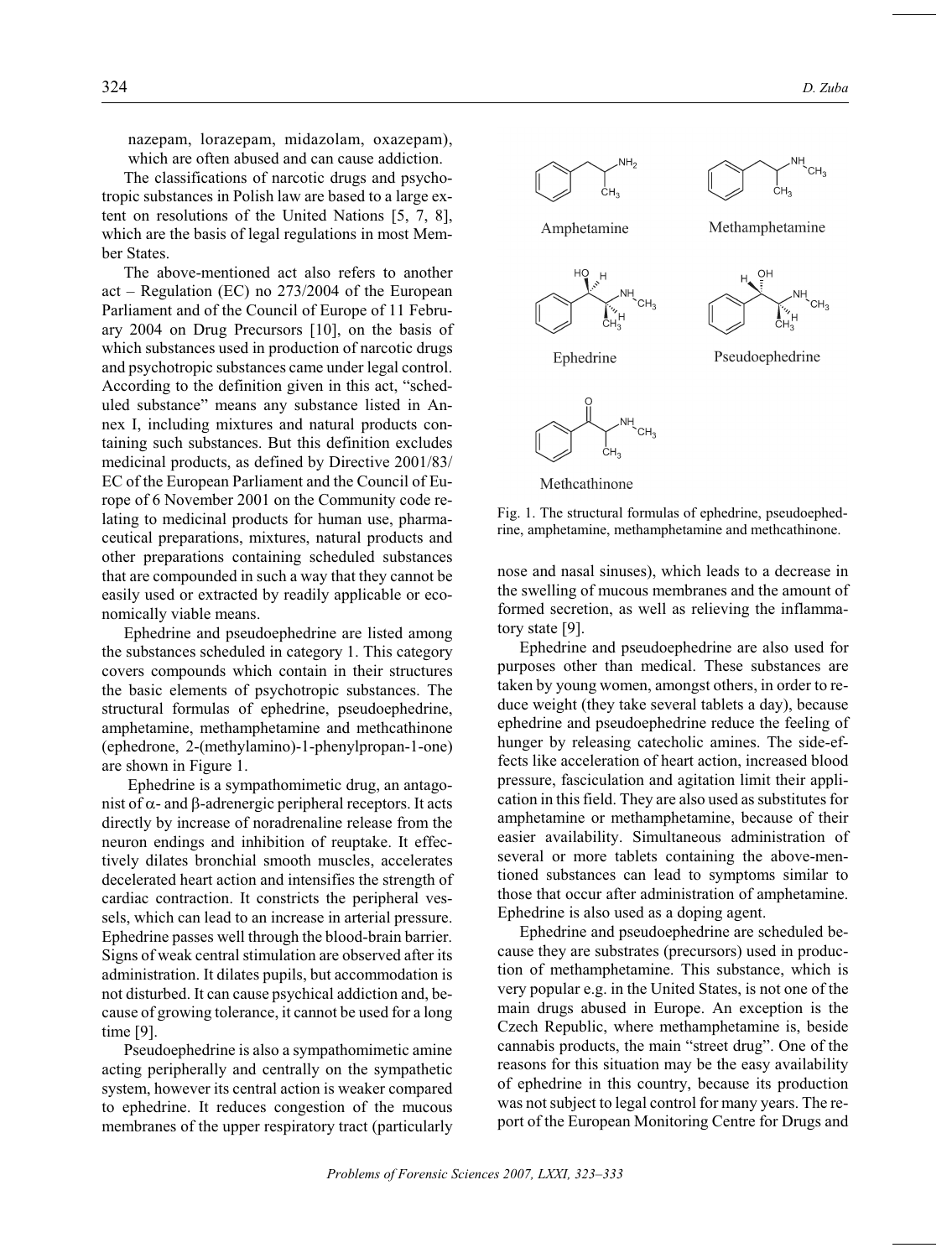Drug Addiction (EMCDDA) states that "in the Czech Republic, production of methamphetamine has been reported since the early 1980s; most is destined for local consumption, although some of it is smuggled to Germany and Austria. In 2003, Czech authorities reported an increase in the production of "Pervitin" (local methamphetamine) from branded pharmaceutical products as a result of a lack of ephedrine (the precursor of methamphetamine) on the local black market. In addition, Denmark reported that methamphetamine is increasingly common on the illicit drug market, and Latvia reported an increased quantity (0.8 tonnes) of ephedrine seized in  $2003"$  [12].

Polish criminal groups are amongst the leading producers of amphetamine in Europe [12]. They produce amphetamine not only for the internal market, but also for Scandinavian countries and Germany. Due to the activities of the Police, about twenty illegal laboratories producing this drug are liquidated every year in Poland. This leads to temporary – shorter or longer – decreases in amphetamine supply on the illegal market and attempts to use other, alternative substances, either for direct intoxication or in the production of "classical" drugs. One of the groups of substrates is medicines, including those available over-the-counter. The production of psychotropic substances from medicines has been observed and investigated by the Institute of Forensic Research (IFR) for many years [4, 11]. The production of methcathinone from ephedrine present in Proasthamin was popular in Poland in the late 1990's. It was concluded in studies performed in the IFR  $[4]$  that the method of oxidation of Proasthamin used by drug-addicts leads to the formation of methcathinone. The applied analytical methods allow the detection and determination of methcathinone even in small quantities of products constituting evidence in cases of illegal production of drugs from Proasthamin. The concentration of methcathinone in liquids obtained in the laboratory ranged from 1.9 to 2.6 mg/ml, whereas in evidential liquid obtained from an addicted person, it was 2.6 mg/ml.

In the last few years, new preparations containing ephedrine or pseudoephedrine, e.g. Efrinol (Prolab), Ephedrinum hydrochloricum (Polfa Warszawa), Tussipect (Herbapol Poznañ) and Sudafed (Glaxo-SmithKline Export), have been marketed in Poland. According to information supplied by "street-walkers", representatives of non-governmental organisations that help people addicted to drugs, and also information contained in case files analysed in the IFR, Efrinol preparation containing ephedrine in the form of  $1\%$  and  $2\%$  solutions was the most popular. Recently its popularity among addicted persons has decreased, because it is now available only on prescription. However, some drug-addicts still use this preparation to produce methcathinone, as they state that "it is much more dynamic than Sudafed". At present, the most popular preparations used for this purpose are Tussipect and the aforementioned Sudafed, which are available in Poland without prescription (over-the-counter).

The aim of the studies presented in the paper was to assess the possibility and the effectiveness of production of methcathinone from ephedrine contained in Tussipect preparation and pseudoephedrine contained in Sudafed preparation.

#### **2.** Material and methods

In order to perform experiments aimed at obtaining methcathinone from ephedrine or pseudoephedrine, the following reagents, chemicals and standards were applied:

- tablets of Tussipect preparation manufactured by Herbapol (Poznań, Poland) and Sudafed preparation manufactured by GlaxoSmithKline Export (Warsaw, Poland);
- reagents for chemical reactions: potassium permanganate in the form of Kalium Hypermanganicum pharmaceutical preparation (Galena, Wrocław, Poland),  $10\%$  solution of acetic acid (spirit vinegar manufactured by Matmar Comindex, Sławacinek, Poland, bought in a grocery);
- solutions for chromatographic analyses: methanol, acetonitrile (Merck, Darmstadt, Germany), 85% aque ous solution of phosphoric $(V)$  acid (POCH, Gliwice, Poland);
- standards of ephedrine, pseudoephedrine and methcathinone at a concentration of 1 mg/ml were pur chased from Cerilliant Co. (Round Rock, TX, USA).

Identification of reaction products was performed by means of gas chromatography coupled to mass spectrometry (GC-MS). Analyses were conducted using a  $6890$  N gas chromatograph manufactured by Agilent (United States) coupled to a 5973 Network mass spectrometer. Separation was performed on an HP-5MS (30 m  $0.25$  mm  $0.25$  m) capillary column in the following temperature programme:  $40^{\circ}$ C for 7 min, then an increase at a rate of  $10^{\circ}$ C/min to  $275^{\circ}$ C, and maintaining at the maximal temperature for 9.5 min (total analysis time  $-40$  min). Helium at a flow rate of 1.0 ml/min was used as a carrier gas. The mass spectrometer was operated in electron ionisation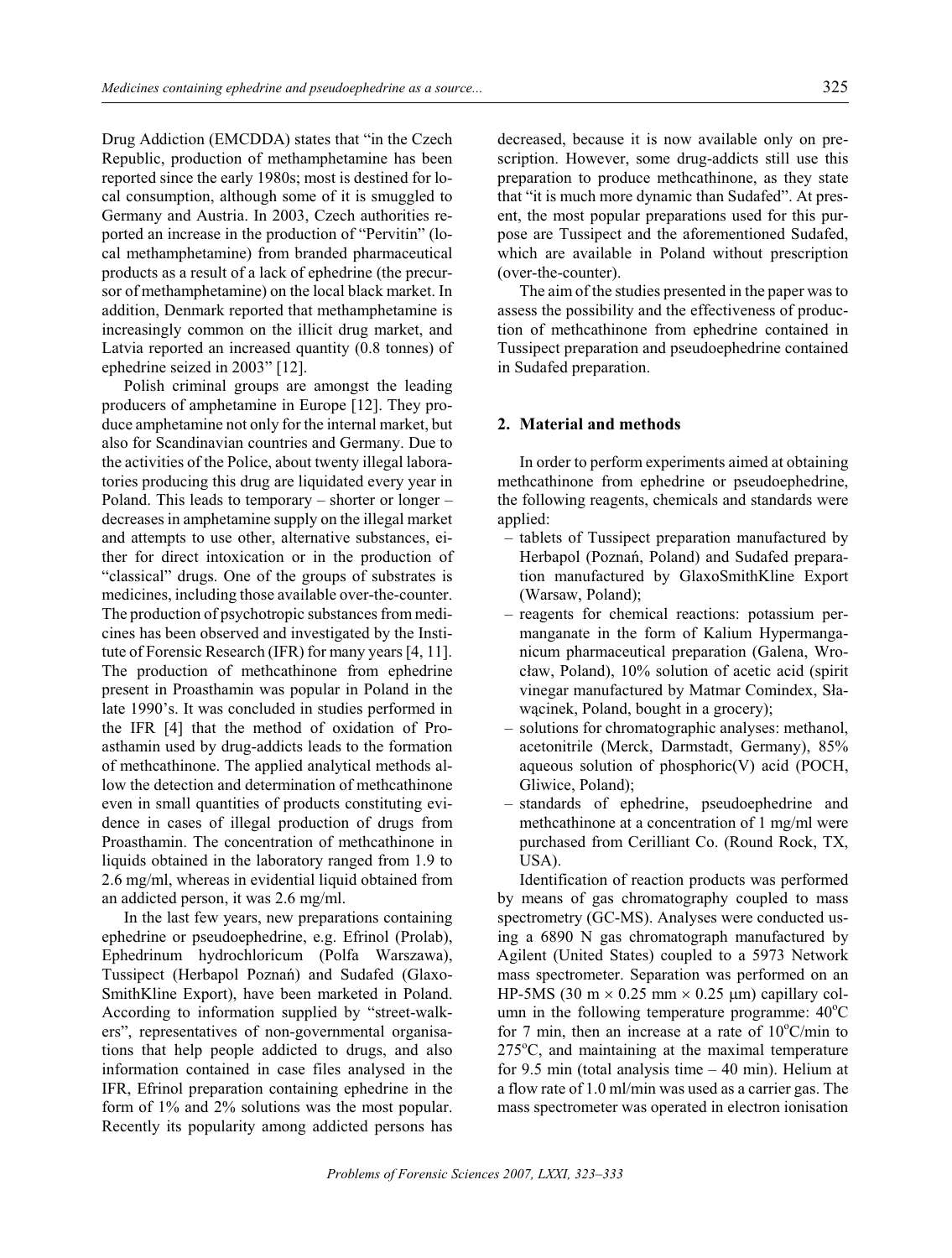(EI) mode. A full mass spectrum, from 10 to 600 amu, was collected.

Confirmatory and quantitative analyses were carried out by means of high-performance liquid chromatography (HPLC), using a La Chrom D-7200 System (Merck-Hitachi) liquid chromatograph equipped with an L-7455 diode-array detector (DAD). The use of a D-7200 autosampler enabled excellent repeatability of injections. Separation of components was performed on a Chromolith™ Performance RP-18e monolithic column (100 4.6 mm, 2  $\mu$ m). This column offers a number of advantages over particulate columns, among other things, the use of faster flow rates enables quicker separations. At the same time, the separation capacity of these columns is higher. Monolithic columns contain a single, solid compound as the stationary phase, which is usually made up of a network of polymethacrylate or polystyrene copolymers. The mobile phase was composed of 0.1 ml/l aqueous solution of phosphoric $(V)$  acid  $(A)$  and acetonitrile (B). The separation was carried out in the following gradient conditions:  $0 \text{ min} - 100\%$ A,  $20 \text{ min} - 100\%$ B,  $21 \text{ min} - 100\%$ A,  $26 \text{ min} - 100\%$ A. The spectra of the substances were collected in the spectral range from 200 to 400 nm.

## 3. Results

#### 3.1. Experiments

The experiments were performed using Tussipect and Sudafed tablets. Half of a (blister) pack of tablets was used for each synthesis, i.e. 6 tablets of Sudafed and 10 tablets of Tussipect. The synthesis procedures, the kind and amount of used chemicals, were established on the basis of information published on websites and discussion forums. The course of the experiment was as follows. Tablets of Tussipect or Sudafed were crushed in a porcelain mortar, then potassium permanganate in the form of 100 mg tablets was added and the entirety was crushed again. The mixture was transferred into a 100 ml beaker. 10% spirit vinegar was added and it was mixed in order to obtain a homogenous mixture once again. The formed mixture was greasy and violet (the colour comes from permanganate ions). It was left without stirring. After a short time, ranging from several seconds to several minutes depending on the kind of preparation used, a fast exothermic reaction started, which was indicated by heat emission (warm beaker, condensed water vapour on the internal walls of the beaker). Immediately after observation of the beginning of the reaction, distilled water was added to the mixture and it was stirred. The formed substance was brown and smelled of marzipan or aniseed oil (in contrast to the odour of acetic acid coming from the vinegar before the start of the reaction). Next, the obtained product was filtered with the use of a 20 ml syringe. The filtrate, which was the final product of the reaction, was pale to dark yellow. The filtrate was weakly acidic ( $pH$  4–5). The obtained product was subjected to analysis by means of chromatographic methods.

#### 3.2. Identification analysis

The products obtained as a result of processing of Sudafed and Tussipect preparations were subjected to identification studies. The first step was analysis by



Fig. 2. An example chromatogram of the product of Sudafed processing.

means of gas chromatography coupled to mass spectrometry (GC-MS). The reaction products were analysed after 4-fold dilution with methanol. An example chromatogram of the product of Sudafed processing is presented in Figure 2.

A dozen or so chromatographic peaks can be observed on the obtained chromatograms. The presence of, among other things, residues of acetic acid, benzaldehyde and benzylamine, was detected on the basis of a comparison with the NIST mass spectra database. The presence of many substances in the examined solutions results, among other things, from the fact that Sudafed and Tussipect contain, besides pseudoephedrine and ephedrine, other ingredients, which make up the original tablet mass. These substances can react with other substrates and with each other. It should be noted that the formed by-products can also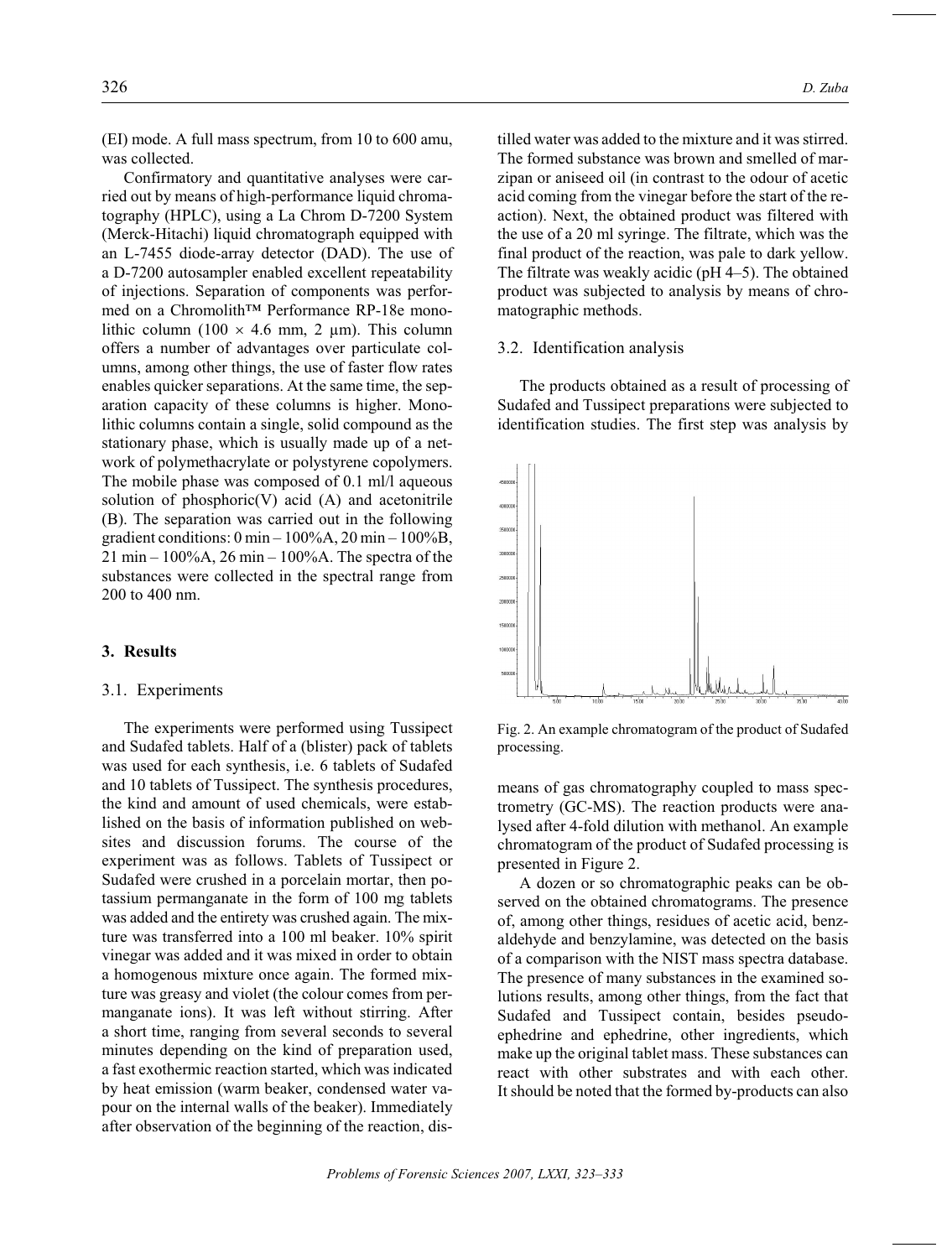|                                                       | Sudafed               | Tussipect             |
|-------------------------------------------------------|-----------------------|-----------------------|
| Active component of the preparation                   | Pseudoephedrine       | Ephedrine             |
| Amount of the component in a single tablet            | $60 \text{ mg}$       | $15 \text{ mg}$       |
| Number of tablets used in a single experiment         | 6                     | 10                    |
| Total amount of the substrate                         | $360$ mg              | $150 \text{ mg}$      |
| Number of performed syntheses                         | 4                     | 3                     |
| Methcathinone concentration in a sample               | $4.05 \pm 0.05$ mg/ml | $2.24 \pm 0.77$ mg/ml |
| Mass of methcathinone obtained in a single experiment | $88.2 \pm 1.8$ mg     | $19.1 \pm 6.5$ mg     |
| Mass of methcathinone obtained from a single tablet   | 14.7 mg               | $1.9 \text{ mg}$      |
| Estimated efficiency                                  | 24.5%                 | 12.7%                 |

TABLE I. THE RESULTS OF OUANTITATIVE ANALYSIS

exhibit psychoactive action and even higher toxicity than methcathinone  $-$  the main reaction product.

In order to perform qualitative analysis, analysis of standard solutions of ephedrine, pseudoephedrine and methcathinone was performed. On the basis of the comparison of retention times and, above all, mass spectra, methcathinone was detected in the reaction products. The mass spectrum of the chromatographic peak corresponding to the retention time of methcathinone is shown in Figure 3.



Fig. 3. The mass spectrum of the chromatographic peak corresponding to the retention time of methcathinone, obtained from the analysis of products of processing of Sudafed prep-Fig. 4. UV/VIS spectrum of the chromatographic peak corre-<br>aration.

The mass spectra of ephedrine, pseudoephedrine and methcathinone are very similar, but, on the basis of subtle differences – particularly a lack of ion of  $m/z = 117 - it$  can be ascertained that the mass spectrum shown in Figure 3 is consistent with the spectrum of methcathinone.

Studies aimed at confirming the presence of methcathinone in products obtained by processing of Sudafed and Tussipect preparations were performed by means of high-performance liquid chromatography (HPLC) in conditions described in the "Materials and methods" section. The UV/VIS spectrum of the chromatographic peak obtained by the analysis of the products of Sudafed processing, corresponding to the retention time of methcathinone, is presented in Figure 4.



sponding to the retention time of methcathinone, obtained by the analysis of the products of Sudafed processing.

The UV/VIS spectrum of methcathinone differs significantly from the spectra of pseudoephedrine and ephedrine. In particular, in the spectra of these substances, a band with maximum absorbance at 249 nm does not occur. In the spectrum of the chromatographic peak corresponding to the retention time of meth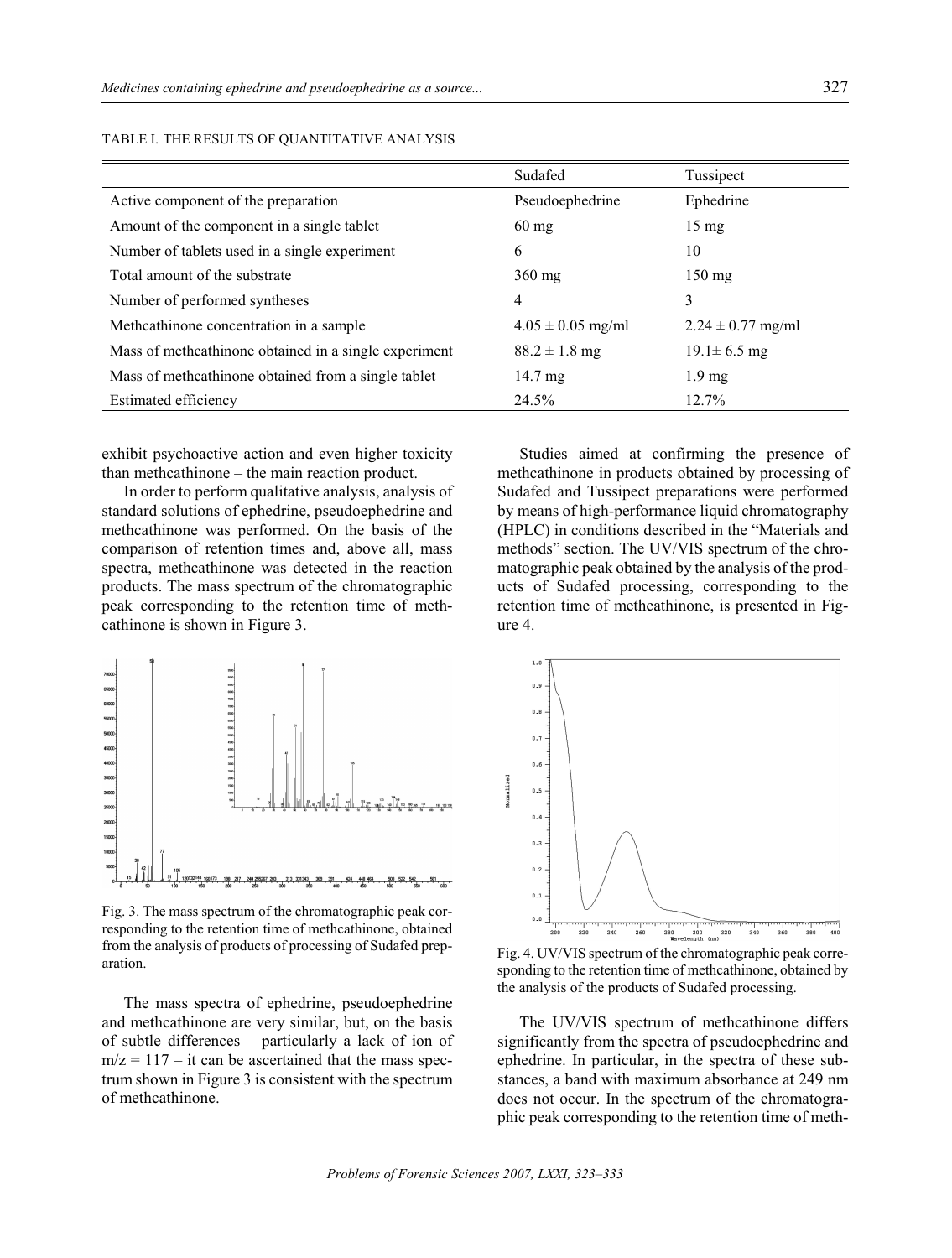cathinone, obtained by the analysis of the products of Sudafed processing, this band is distinct and it can definitely be stated that it comes from methcathinone.

#### 3.3. Quantitative analysis

Quantitative analysis of methcathinone in products obtained as a result of the processing of Sudafed and Tussipect preparations was also performed using the HPLC method in the above-mentioned conditions. These products were subjected to examination after preliminary semi-quantitative analysis aimed at a rough estimation of the amount of the formed methcathinone and selection of appropriate dilution of the samples in order to obtain an analytical signal in the linearity range of the applied method. Quantitative analyses were carried out at 240 nm, because in this range the signal coming from methcathinone is suitably intensive and it is not "contaminated" by the signal coming from the substrates.

The results of quantitative analysis are presented in Table I.

As can be seen from data contained in the above table, the mean amount of methcathinone prepared from 6 tablets of Sudafed, each containing 60 mg of pseudoephedrine, was  $88.2 \pm 1.8$  mg, whereas from 10 tablets of Tussipect, each containing 15 mg of ephedrine:  $19.1 \pm 6.5$  mg. A single administered dose contains 10–70 mg of methcathinone (0.2–1.0 mg/kg of body mass)  $[1, 3]$ . This means that the obtained amounts constitute from one to even several doses of this psychotropic substance. The synthesis efficiency was higher and more repeatable for Sudafed. This could be caused by the fact that the synthesis was simpler and proceeded without problems. During synthesis from Tussipect, problems occurred particularly during filtration. One of the factors causing these problems could be the higher number of substances accompanying the main active component.

Regardless of the level of methcathinone content – the main psychoactive component of products obtained from Sudafed and Tussipect – attention must be focused on their high toxicity. According to information provided by people that help drug-addicts, in the Jelenia Góra region alone (in south-west Poland), dozens of people have died due to the side-effects of administration of these products, such as untypical pneumonia, phlebitis, limb necrosis, ulceration, etc. In persons taking products of Sudafed processing, leg veins are "burnt" first, especially amongst persons injecting into the groin. The final product of processing also destroys the liver and pancreas very quickly. Therefore, it can be assumed that administration of the products of processing of medicines leads to a complex toxic action of their components, which is significantly more intensive than after administration of pure methcathinone alone. The high toxicity of such products has also been observed by other authors  $[2, 6]$ . In the 1990's in Russia and Belarus, a dozen or so deaths were noted after their overdosing [14].

### **4. Sum mary**

In the performed experiments, methcathinone was obtained from ephedrine and pseudoephedrine. The average amount of methcathinone prepared from 6 tablets of Sudafed, each containing 60 mg of pseudoephedrine, was  $88.2 \pm 1.8$  mg, whereas from 10 tablets of Tussipect, each containing 15 mg of ephedrine, it was  $19.1 \pm 6.5$  mg. The obtained amounts constitute from one to even several doses of this psychotropic substance.

The obtained results indicate that ephedrine and pseudoephedrine can be "easily used or extracted by readily applicable or economically viable means" from therapeutic preparations like Tussipect and Sudafed, and therefore these preparations should not be excluded from the definition of "scheduled substance". However, both preparations are available without prescription and their possession cannot be a basis for charging under Articles 61 and 66 of the Act of 29 July 2005 on Counteracting Drug Addiction, which concerns the purchasing, possession and storage of precursors.

#### Acknowledgements

The author would like to thank his co-workers from the Alcohol and Drugs Section of the Institute of Forensic Research for their assistance in conducting the experiments and the examinations by means of instrumental methods.

#### **References**

- 1. Buddha P. D., Cole K. A., Cathinone (Khat) and methcathinone (CAT) in urine specimens: a gas chromatographic-mass spectrometric detection procedure, *Journal of An a lyt i cal Tox i col ogy* 2001, 25, 525–530.
- 2. Glennon R. A., Yousif M., Naiman N. [et al], Methcathinone: a new and potent amphetamine-like agent, Pharmacology, Biochemistry and Behaviour 1987, 26, 547–551.
- 3. http://www.totse.com/en/drugs/speedy\_drugs/faq-cat.html.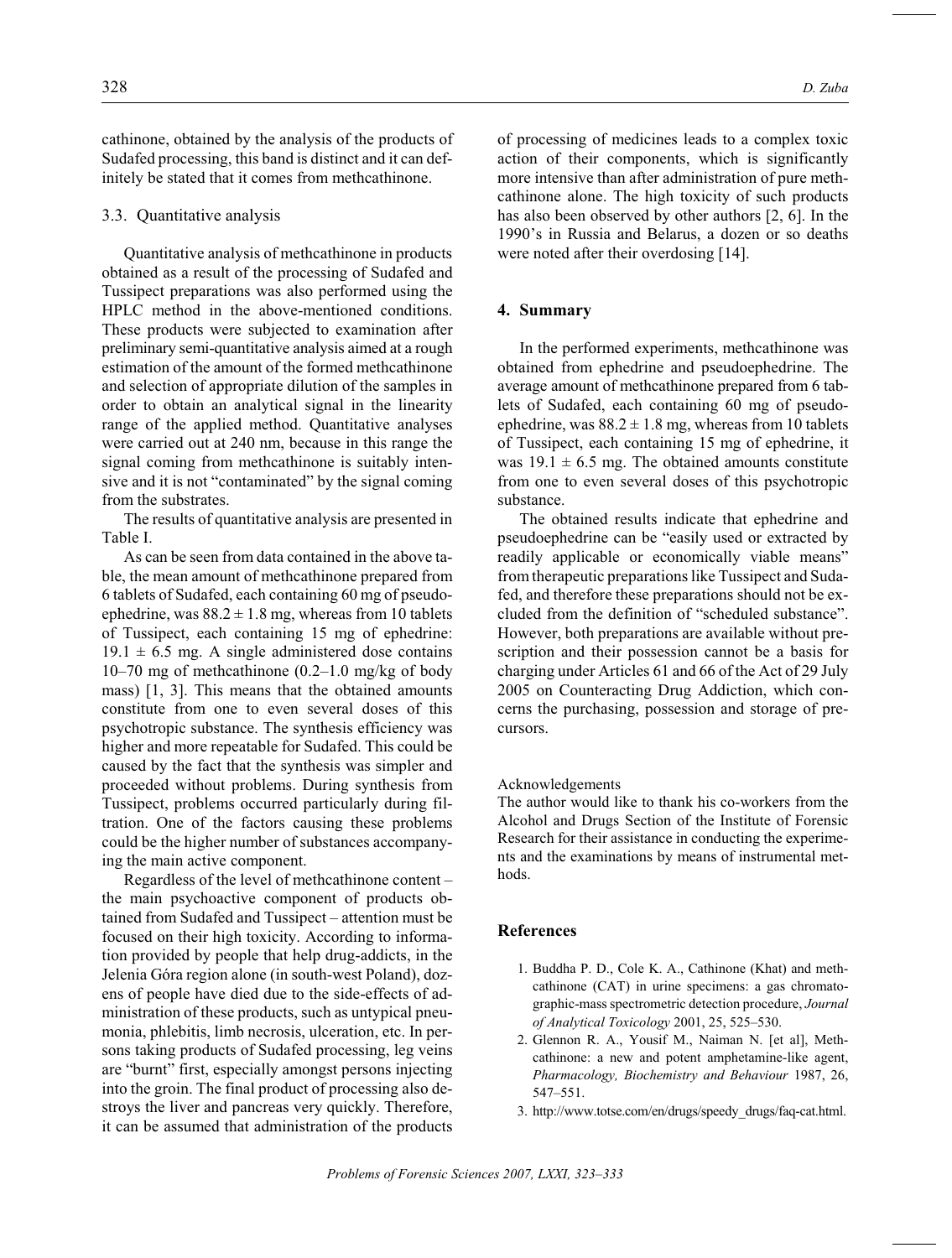- 4. Janowska E., Chudzikiewicz E., Lechowicz W., Ephedrone – new street drug obtained from proasthmin, *Problems of Forensic Sciences* 1999, 39, 44-53.
- 5. Jednolita konwencja o środkach odurzających z 1961 r., Dz. U. 1966, nr 45 poz. 277; Single convention on narcotic drugs 1961, http://www.unodc.org/pdf/convention 1961 en.pdf.
- 6. Kamiński B. J., Griffiths R. R., Intravenous self-injection of methcathinone in the baboon, *Pharmacology*, *Biochem is try and Be hav iour* 1994, 47, 981–983.
- 7. Konwencja Narodów Zjednoczonych o zwalczaniu niele galnego obrotu środkami odurzającymi i substancjami psychotropowymi z 1988 r., Dz. U. 1995, nr 15, poz. 180; Convention against the illicit traffic in narcotic drugs and psychotropic sub stances 1988, http://www.unodc.org/ pdf/convention 1988 en.pdf.
- 8. Konwencja o substancjach psychotropowych z 1971 r., Dz. U. 1976, nr 31 poz. 180; Convention on psychotropic substances 1971, http://www.unodc.org/pdf/convention 1971 en.pdf.
- 9. Pharmindex, Wydawnictwo CMP Medica Poland, Warszawa 2006.
- 10. Rozporządzenie (WE) nr 273/2004 Parlamentu Europejskiego i Rady Europy z dnia 11 lutego 2004 r. w sprawie prekursorów narkotykowych (Dziennik Urzêdowy 2004 r., L 047, s. 0001-0010); Regulation (EC) no. 273/2004 of the European Parliament and of the Council of Europe of 11 February 2004 on Drug Precursors: http://eurlex.europa.eu/LexUriServ/site/en/oj/2004/l\_047/ l\_04720040218en00010010.pdf.
- 11. Stanaszek R., Lechowicz W., Pharmaceutical preparations in illicit drug cases, *Problems of Forensic Sciences* 2001, 46, 152–157.
- 12. The state of the drugs problem in Europe, Annual report 2005, European Monitoring Centre for Drugs and Drug download/ar2005-en.pdf.Addiction (EMCDDA), 2005, http://ar2005.emcdda.europa.eu/
- 13. Ustawa z dnia 29 lipca 2005 r. o przeciwdziałaniu narkomanii, Dz. U. 2005 r., nr 179, poz. 1485; Drug Addiction Counteracting Act of July 29, 2005, *Journal of Laws* 2005, no. 179, item 1485; http://www.narkomania.gov.pl.
- 14. Zhingel K. Y., Donevsky W., Crossman A. [et al.], Ephedrone: 2-methyl-amino-1-phenylpropan-1-one (Jeff), *Jour nal of Fo ren sic Sci ences* 1991, 36, 915–920.

#### **Corresponding author**

Dariusz Zuba Instytut Ekspertyz Sądowych ul. Westerplatte 9 PL 31-033 Kraków e-mail: dzuba@ies.krakow.pl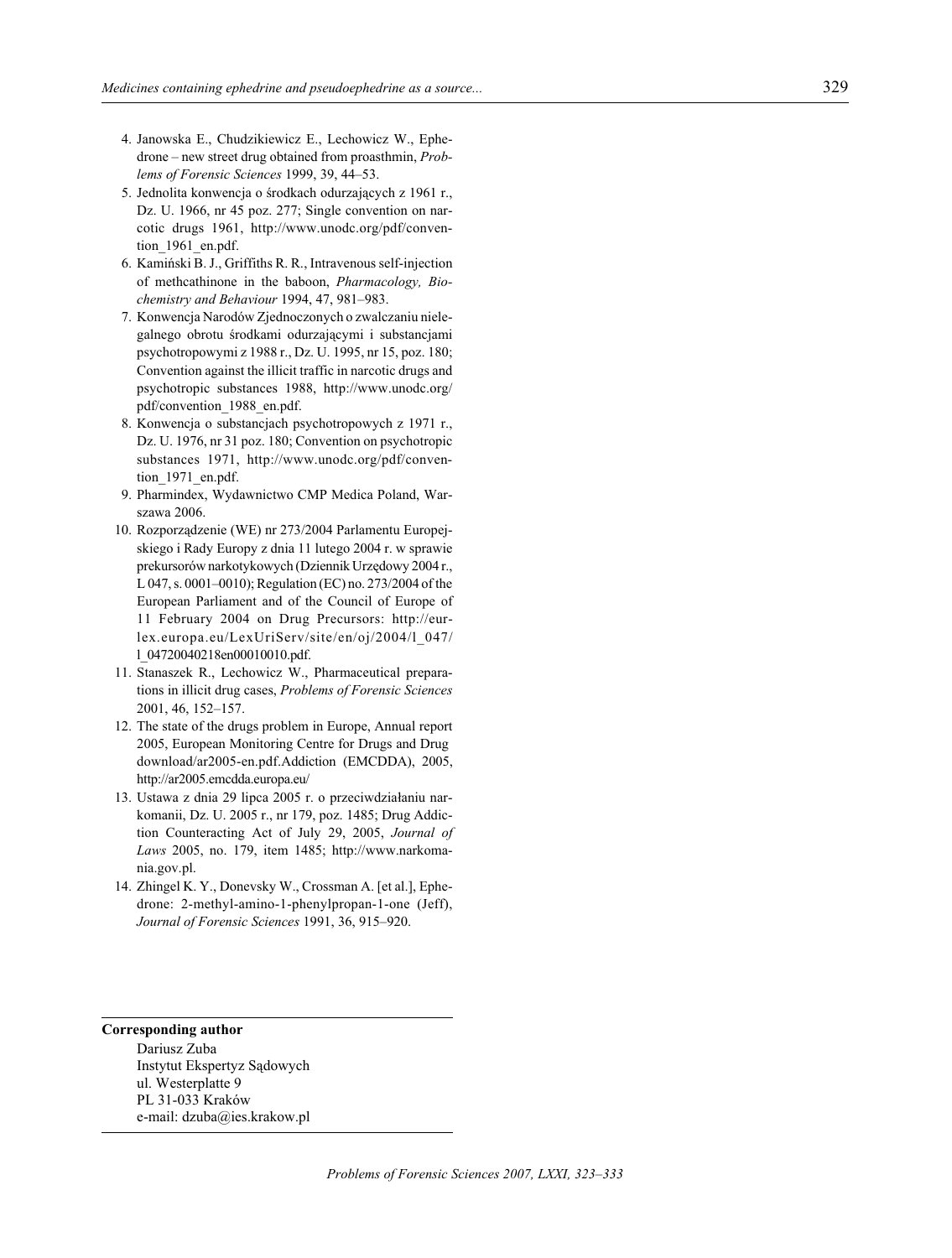# LEKI ZAWIERAJĄCE EFEDRYNĘ I PSEUDOEFEDRYNĘ JAKO ŹRÓDŁO **METKATYNONU**

#### **1. Wpro wad zenie**

Ustawa z dnia 29 lipca 2005 r. o przeciwdziałaniu nar komanii [13] – podstawowy akt prawny regulujący kontrolę nad środkami odurzającymi i substancjami psychotropowymi – definiuje je jako substancje pochodzenia naturalnego lub syntetycznego działające na ośrodkowy układ nerwowy, określone w wykazach załączonych do ustawy. Wśród nich znaleźć można m.in.:

- 1. Popularne, nadużywane "narkotyki uliczne", takie jak amfetamina, kokaina czy heroina;
- 2. "Narkotyki projektowane" (ang. designer drugs), takie jak TMA, PMA, DOE, itd. - nową grupę coraz popularniejszych narkotyków syntetycznych;
- 3. Inne substancje obecne na nielegalnym rynku narkotykowym, często stosowane również w celach przestępczych, takie jak GHB, ke tamina czy met katynon;
- 4. Leki, głównie z grupy pochodnych kwasu barbiturowego (np. allobarbital, barbital, cyklobarbital, fenobarbital) i benzodiazepin (m.in. chlordiazepoksyd, diazepam, estazolam, flunitrazepam, klonazepam, lorazepam, midazolam, oksazepam), które często są nadużywane i mogą uzależniać.

Klasyfikacje środków odurzających i substancji psychotropowych w polskiej ustawie oparte są w dużej mierze na rezolucjach Organizacji Narodów Zjednoczonych [5, 7, 8], które są podstawą rozwiązań prawnych w większości krajów członkowskich.

Wyżej wymieniona ustawa odwołuje się również do innego aktu prawnego – rozporządzenia (WE) nr 273/2004 Parlamentu Europejskiego i Rady Europy z dnia 11 lutego 2004 r. w sprawie prekursorów narkotykowych [10], na podstawie którego objęto kontrolą substancje stosowane do wytwarzania środków odurzających i substancji psychotropowych. W tym akcie prawnym zdefiniowano "substancję sklasyfikowaną" jako każdą substancję wymieniona w załaczniku I, łacznie z mieszaninami i produktami naturalnymi zawierającymi tę substancję; pojęcie to nie obejmuje jednak produktów medycznych, jakie zostały określone w dyrektywie 2001/83/WE Parlamentu Europejskiego i Rady Europy z dnia 6 listopada 2001 r. w sprawie wspólnotowego kodeksu odnoszącego się do produktów leczniczych stosowanych u ludzi, preparatów farmaceutycznych, mieszanek, produktów naturalnych oraz innych preparatów zawierających substancje sklasyfikowane, które zostały wytworzone w taki sposób, że wymienione substancje nie mogą być bez trudności wykorzystane lub odzyskane za pomocą dających się łatwo zastosować lub ekonomicznie realnych środków.

Wśród substancji sklasyfikowanych w kategorii 1 znajdują się między innymi efedryna i pseudoefedryna. Kategoria 1 obejmuje związki posiadające w swojej strukturze podstawowe elementy struktury substancji psychotropowych. Wzory strukturalne efedryny, pseudoefedryny, amfetaminy, metamfetaminy oraz metkatynonu (efedronu, 2-(metyloamino)-1-fenylopropan-1-onu) przedstawiono na rysunku 1.

Efedryna jest lekiem sympatykomimetycznym, agonistą obwodowych receptorów - i -adrenergicznych. Działa głównie pośrednio przez nasilanie uwalniania noradrenaliny z zakończeń neuronów i hamowanie jej wchłaniania zwrotnego. Efektywnie rozszerza mięśnie gładkie oskrzeli. Przyspiesza zwolnioną czynność serca i zwiększa siłę jego skurczu. Zwęża naczynia obwodowe, co może prowadzić do zwiększenia ciśnienia tętniczego. Efedryna dobrze przenika przez barierę krewmózg. Po jej podawaniu obserwuje się objawy słabego pobudzenia ośrodkowego. Rozszerza źrenice, nie porażając akomodacji. Może powodować uzależnienie psychiczne, a z powodu rosnącej tolerancji nie można jej długo stosować [9].

Pseudoefedryna to również amina sympatykomimetyczna, działająca obwodowo i ośrodkowo na układ współczulny, przy czym jej działanie ośrodkowe jest słabsze niż efedryny. Zmniejsza przekrwienie błon śluzowych górnych dróg oddechowych (zwłaszcza nosa i zatok przynosowych), co prowadzi do zmniejszenia zarówno obrzęku błon śluzowych, jak i ilości powstającej wydzieliny. Łagodzi również stan zapalny [9].

Efedryna i pseudoefedryna są również stosowane w celach innych niż medyczne. Substancje te przyjmowane są między innymi przez młode kobiety w celu odchudzania się (osoby takie przyjmują po kilka tabletek dziennie), wykorzystując fakt, że substancje te zmniej szają odczucie głodu poprzez uwalnianie amin katecholowych. Działania niepożądane, objawiające się przyspieszeniem akcji serca, wzrostem ciśnienia krwi, drżeniem mięśni i uczuciem niepokoju, ograniczają ich zastosowanie w tym zakresie. Ze względu na łatwiejszą dostępność, bywają również używane jako substytut amfetaminy czy metamfetaminy. Jednoczesne przyjęcie kilku lub kilkunastu tabletek zawierających w swoim składzie wymienione substancje może prowadzić do objawów zbliżonych do występujących po przyjęciu amfetaminy. Efedryna bywa również używana jako środek dopingujący.

Efedryna i pseudoefedryna zostały objęte kontrolą, ponieważ są to substraty (prekursory) wykorzystywane do produkcji metamfetaminy. Substancja ta, bardzo popularna np. w Stanach Zjednoczonych, nie należy do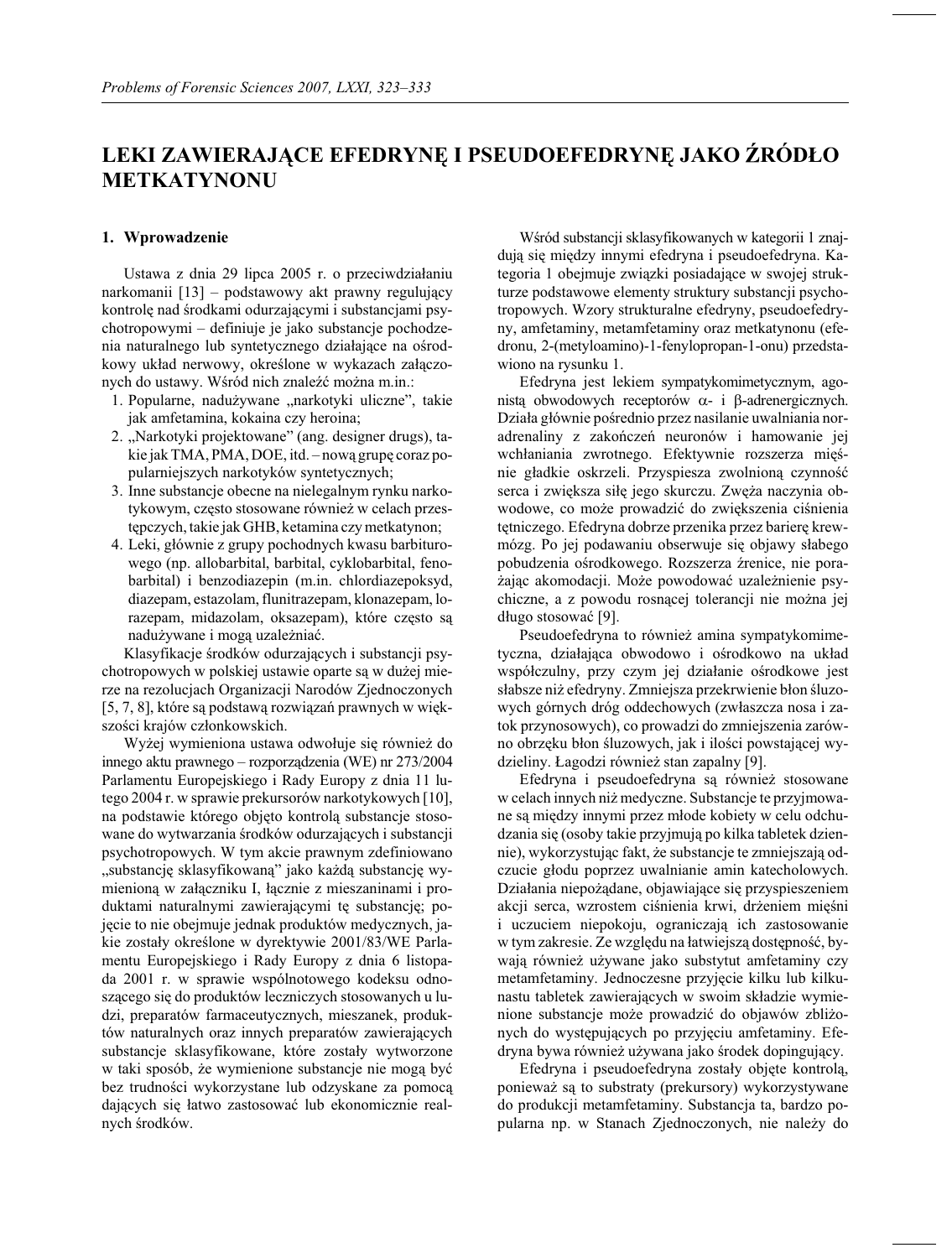głównych narkotyków używanych w Europie. Wyjątkiem w tym zakresie są Czechy, gdzie metamfetamina jest – obok produktów konopi – podstawowym "narkotykiem ulicznym". Jedną z przyczyn tej sytuacji może być duża dostępność efedryny w tym kraju, gdzie przez lata jej wytwarzanie nie było objęte kontrola. Raport Europejskiego Centrum Monitorowania Narkotyków i Narkomanii (EMCDDA) podaje, że "Republika Czeska odnotowuje produkcję metamfetaminy od wczesnych lat osiemdziesiątych, a większość tej produkcji przeznaczona jest na rynek wewnętrzny, choć pewne ilości przemycane sa do Niemiec i Austrii. W roku 2003 władze czeskie doniosły, że na lokalnym czarnym rynku wzrosła produkcja preparatu Pervitin (lokalnej metamfetaminy) z markowych produktów farmaceutycznych w wyniku braku efedryny (prekursora metamfetaminy). Ponadto Dania poinformowała, że metamfetamina staje się coraz bardziej popularna na rynku nielegalnych narkotyków, a Łotwa odnotowała zwiększoną ilość (0,8 ton) efedryny skon fiskowanej w 2003 roku" [12].

Polskie grupy przestępcze są jednymi z czołowych producentów amfetaminy w Europie [12]. Produkują one amfetaminę nie tylko na rynek wewnętrzny, ale również na rynek skandynawski czy niemiecki. Dzięki aktywności policji każdego roku likwidowanych jest w Polsce około dwudziestu nielegalnych laboratoriów wytwarzających ten narkotyk. Prowadzi to do czasowych – krótszych lub dłuższych – spadków podaży amfetaminy na nie legalnym rynku i prób wykorzystania innych alternatywnych substancji bądź to do bezpośredniego wprowadzenia się w stan odurzenia, bądź też wykorzystania ich do wytworzenia "klasycznych" narkotyków. Jedną z grup sub stratów są leki, w tym leki dostępne bez recepty.

Wytwarzanie substancji psychotropowych z leków jest problemem dostrzeganym i badanym w Instytucie Ekspertyz Sądowych (IES) od wielu lat [4, 11]. Pod koniec lat dziewięćdziesiątych ubiegłego wieku popularne było w Polsce wytwarzanie metkatynonu z efedryny obecnej w preparacie Proasthamin. W badaniach prowadzonych w IES [4] stwierdzono, że metoda utleniania Proastaminu stosowana przez narkomanów prowadzi do uzyskania metkatynonu. Zastosowane metody analityczne pozwoliły na wykrycie i oznaczenie metkatynonu nawet w nieznacznych ilościach produktów będących dowodami w sprawach o nielegalne otrzymywanie środków uzależniajacych z Proasthaminu. Stężenie metkatynonu w otrzymanych w laboratorium płynach mieściło się w zakresie 1,9–2,6 mg/ml, natomiast w dowodowym płynie zabezpieczonym przy osobie uzależnionej wynosiło 2,6 mg/ml.

W ostatnich latach pojawiły się w sprzedaży nowe preparaty zawierające w swoim składzie efedryne lub pseudoefedrynę, takie jak m.in. Efrinol (Prolab), Ephedrinum hydrochloricum (Polfa Warszawa), Tussipect (Herbapol Poznań) czy Sudafed (Glaxo Smith Kline Export). Zgodnie z informacjami dostarczonymi przez sprzedawców ulicznych, przedstawicieli organizacji pozarządowych zajmujących się narkomanami oraz z danych zawartych w aktach spraw przekazanych do IES, szczególną popularnością cieszył się preparat Efrinol, który zawiera efedrynę w postaci roztworów 1% i 2%. W ostatnim czasie jego popularność wśród narkomanów spadła, ponieważ jest on obecnie dostępny tylko na receptę. Niemniej jednak część narkomanów nadal stosuje ten preparat do wytworzenia metkatynonu twierdząc, że otrzymany produkt "jest o wiele dynamiczniejszy od Sudafedu". Obecnie najpopularniejszymi preparatami używanymi w tym celu są Tussipect oraz właśnie Sudafed, które do stepne są w Pol sce bez recepty.

Celem niniejszej pracy była ocena możliwości i ewentualnej efektywności wytworzenia metkatynonu z efedronu zawartego w preparacie Tussipect oraz pseudoefedryny zawartej w leku Sudafed.

### **2. Ma ter ia³ i me tody**

Do przeprowadzenia eksperymentów mających na celu otrzymanie metkatynonu z efedryny oraz pseudoefedryny wykorzystano następujące reagenty, odczynniki i wzorce:

- tabletki preparatu Tussipect wyprodukowanego przez Herbapol (Poznañ, Polska) oraz preparatu Sudafed (GlaxoSmithKline Export, Warszawa, Polska);
- odczynniki do reakcji chemicznych: nadmanganian potasu w postaci preparatu farmaceutycznego Kalium Hypermanganicum (Galena, Wrocław, Polska), 10% roztwór kwasu octowego (ocet spirytusowy wyprodukowany przez Matmar Comindex, Sławącinek, Polska, zakupiony w sklepie spożywczym);
- odczynniki do analiz chromatograficznych: metanol, acetonitryl (Merck, Darmstadt, Niemcy), 85% wodny roztwór kwasu fosforowego(V) (POCH, Gliwice, Polska);
- wzorce efedryny, pseudoefedryny i metkatynonu o stê- ¿eniu 1 mg/ml zakupiono w firmie Cerilliant Co. (Round Rock, TX, Stany Zjednoczone).

Identyfikacja produktów reakcji była wykonywana metodą chromatografii gazowej sprzężonej ze spektrometrią mas (GC-MS). Badania prowadzono, wykorzystując chromatograf gazowy 6890 N firmy Agilent (Stany Zjednoczone) sprzężony ze spektrometrem masowym 5973 Network. Rozdział prowadzono na kolumnie kapilarnej HP-5MS (30 m  $0,25$  mm  $0,25$  m) przy zastosowaniu na stępującego programu temperaturowego: 40°C przez 7 minut, następnie wzrost z szybkością  $10^{\circ}$ C/min do 275 $^{\circ}$ C, po czym utrzymywanie w maksymalnej temperaturze przez 9,5 min (całkowity czas anali $zy - 40$  min). Jako gaz nośny stosowano hel o szybkości przepływu 1,0 ml/min. Spektrometr masowy pracował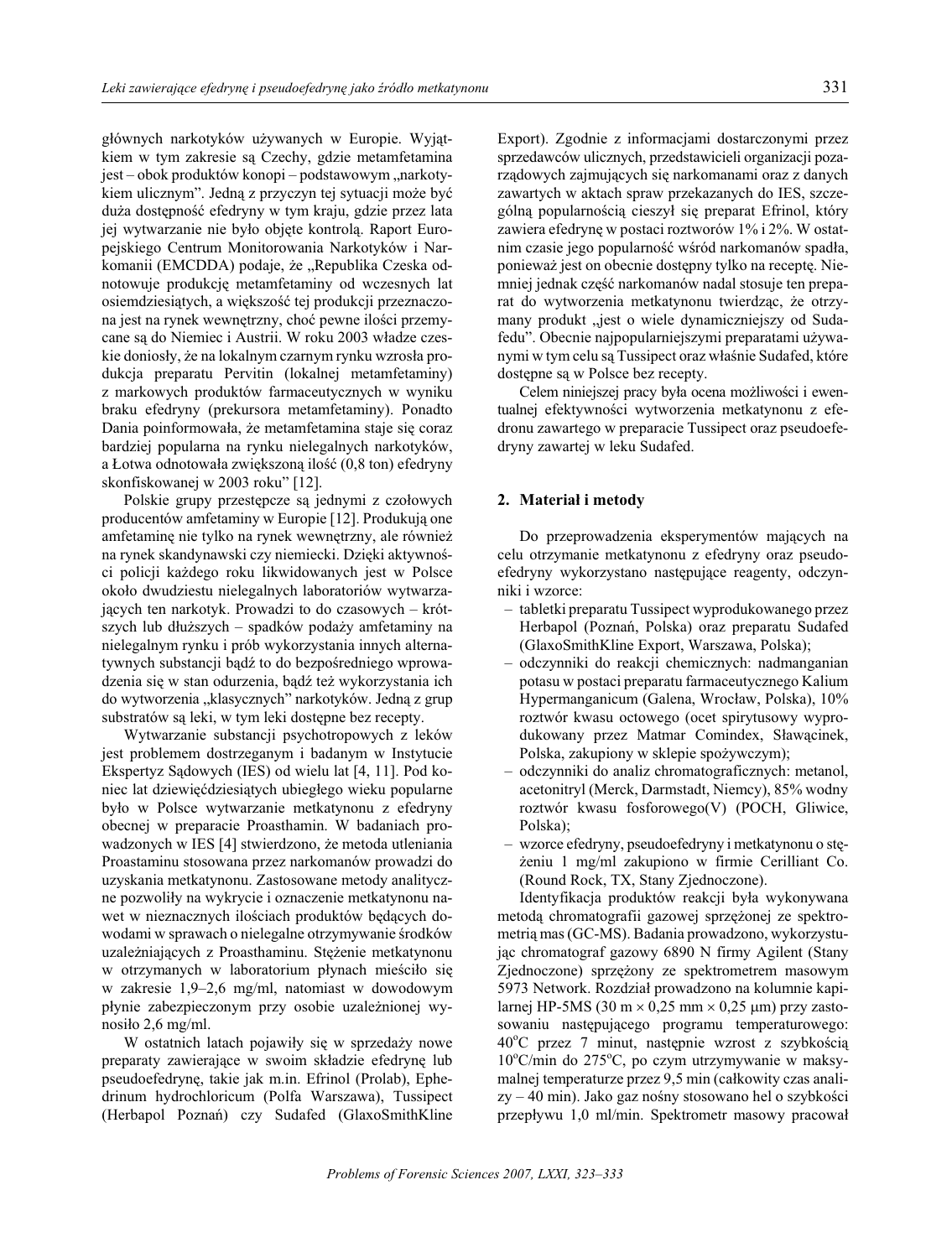w elektronowym trybie jonizacji (EI). Zbierano cały zakres mas, od 10 do 600 amu.

Analizy potwierdzające oraz analizy ilościowe przeprowadzano metodą wysokosprawnej chromatografii cieczowej (HPLC), stosując chromatograf cieczowy La Chrom D-7200 System (Merck-Hitachi) wyposażony w detektor spektrofotometryczny z szeregiem diod L-7455. Zastosowanie autosamplera D-7200 zapewniało doskonałą powtarzalność nastrzyków. Rozdział składników był prowadzony na kolumnie monolitycznej Chromolith<sup>TM</sup> Performance RP-18e (100 4,6 mm 2 µm). Kolumna ta – w stosunku do kolumn tradycyjnych – oferuje wiele zalet, między innymi możliwe jest zastosowanie większych szybkości przepływu, co pozwala na skrócenie czasu analizy. Jednocześnie zdolność rozdzielcza tych kolumn jest wyższa. Kolumny monolityczne jako fazę stacjonarną zawierają pojedynczą substancję stałą, którą jest najczęściej sieć kopolimerów polimetyloakrylowych lub polistyrenowych. Natomiast w opisywanym doświadczeniu fazę ruchomą stanowiły: 0,1 ml/l wodny roztwór kwasu fosforowego (A) oraz acetonitryl (B). Rozdział prowadzono w następujących warunkach gradientowych: 0 min - 100%A, 20 min - 100%B, 21 min -100%A, 26 min - 100%A. Widma substancji zbierano w zakresie spektralnym od 200 do 400 nm.

#### 3. Wyniki

#### 3.1. Eksperymenty

Eksperymenty przeprowadzono z wykorzystaniem tabletek Tusipect oraz Sudefed. Każdorazowo do syntezy użyto połowę tabletek znajdujących się w opakowaniu (blistrze), tj. 6 w przypadku Sudafedu i 10 w przypadku Tussipectu. Procedury reakcji, tj. rodzaj i ilość użytych odczynników, ustalono na podstawie analizy informacji zamieszczonych na stronach internetowych i forach dyskusyjnych. Przebieg eksperymentu był następujący: tabletki Sudafedu lub Tussipectu rozdrobniono w moździerzu porcelanowym, a następnie dodano nadmanganian potasu w postaci 100 mg tabletek, po czym całość ponownie rozdrobniono i ujednorodniono. Mieszaninę przeniesiono do zlewki o pojemności 100 ml, po czym dodano 10% ocet spożywczy i zamieszano do ponownego uzyskania jednorodnej mieszaniny. Powstała mieszanina była mazista i miała kolor fioletowy (pochodzący od jonów nadmanganianowych). Pozostawiono ją bez mieszania. Po krótkim czasie, od kilkunastu sekund do kilku minut w zależności od rodzaju użytego preparatu, zaczęła zachodzić szybka reakcja egzotermiczna, na co wskazywało wydzielanie się ciepła (gorąca zlewka, skroplona para wodna na wewnętrznych ściankach zlewki). Natychmiast po zaobserwowaniu rozpoczęcia reakcji do mieszaniny dodawano wodę destylowaną i zamieszano.

Powstała substancja miała brązowy kolor i przyjemny zapach marcepanu lub olejku anyżowego (w przeciwieństwie do woni kwasu octowego pochodzącej od octu przed rozpoczęciem reakcji). Następnie otrzymany produkt przesączono przez watę z użyciem strzykawki o pojemności 20 ml. Przesacz, będący produktem końcowym reakcji, był koloru od słomkowego do ciemnożółtego. Odczyn chemiczny przesączu był słabo kwaśny (pH 4–5). Otrzymany produkt poddano analizom metodami chromatograficznymi.

#### 3.2. Analiza identyfikacyjna

Produkty otrzymane w wyniku przetworzenia preparatów Sudafed i Tussipect poddano badaniom identyfikacyjnym. W pierwszej kolejności przeprowadzono badania metodą chromatografii gazowej sprzężonej ze spektrometrią mas (GC-MS). Produkty reakcji poddawano analizie po ich czterokrotnym rozcieńczeniu metanolem. Przykładowy chromatogram produktu przerobu Sudafedu przedstawiono na rycinie 2.

Na otrzymanych chromatogramach stwierdzono obecność kilkunastu pików chromatograficznych. Na podstawie porównania z bazą widm masowych NIST stwierdzono obecność m.in. pozostałości kwasu octowego, benzaldehydu i benzyloaminy. Obecność kilkunastu substancji w badanych roztworach wynika m.in. z faktu, że Sudafed i Tussipect, oprócz pseudoefedryny i efedryny, zawierają inne składniki (stanowiące pierwotnie masę tabletkową). Substancje te mogą wchodzić w reakcje z pozostałymi substratami i między sobą. Należy zauważyć, że powstałe uboczne produkty mogą również wykazywać działanie psychoaktywne i nawet wyższą toksyczność niż główny produkt reakcji, czyli metkatynon.

W celu przeprowadzenia analizy jakościowej, wykonano analizy roztworów wzorcowych efedryny, pseudoefedryny i metkatynonu. Na podstawie porównania czasów retencji oraz przede wszystkim widm masowych, w produktach reakcji zidentyfikowano metkatynon. Widmo masowe piku chromatograficznego odpowiadającego czasowi retencji metkatynonu przedstawiono na rycinie 3.

Widma masowe efedryny, pseudoefedryny i metkatynonu są zbliżone, jednak na podstawie subtelnych różnic, w szczególności nieobecności jonu o stosunku  $m/z = 117$ , można stwierdzić, że widmo masowe substancji przedstawione na rycinie 3 jest zgodne z widmem metkatynonu.

Badania potwierdzające obecność metkatynonu w produktach otrzymanych w wyniku przetworzenia preparatów Sudafed i Tussipect wykonano metodą wysokosprawnej chromatografii cieczowej (HPLC) w warunkach podanych w rozdziale "Materiał i metody". Widmo UV/VIS piku chromatograficznego otrzymanego z anali